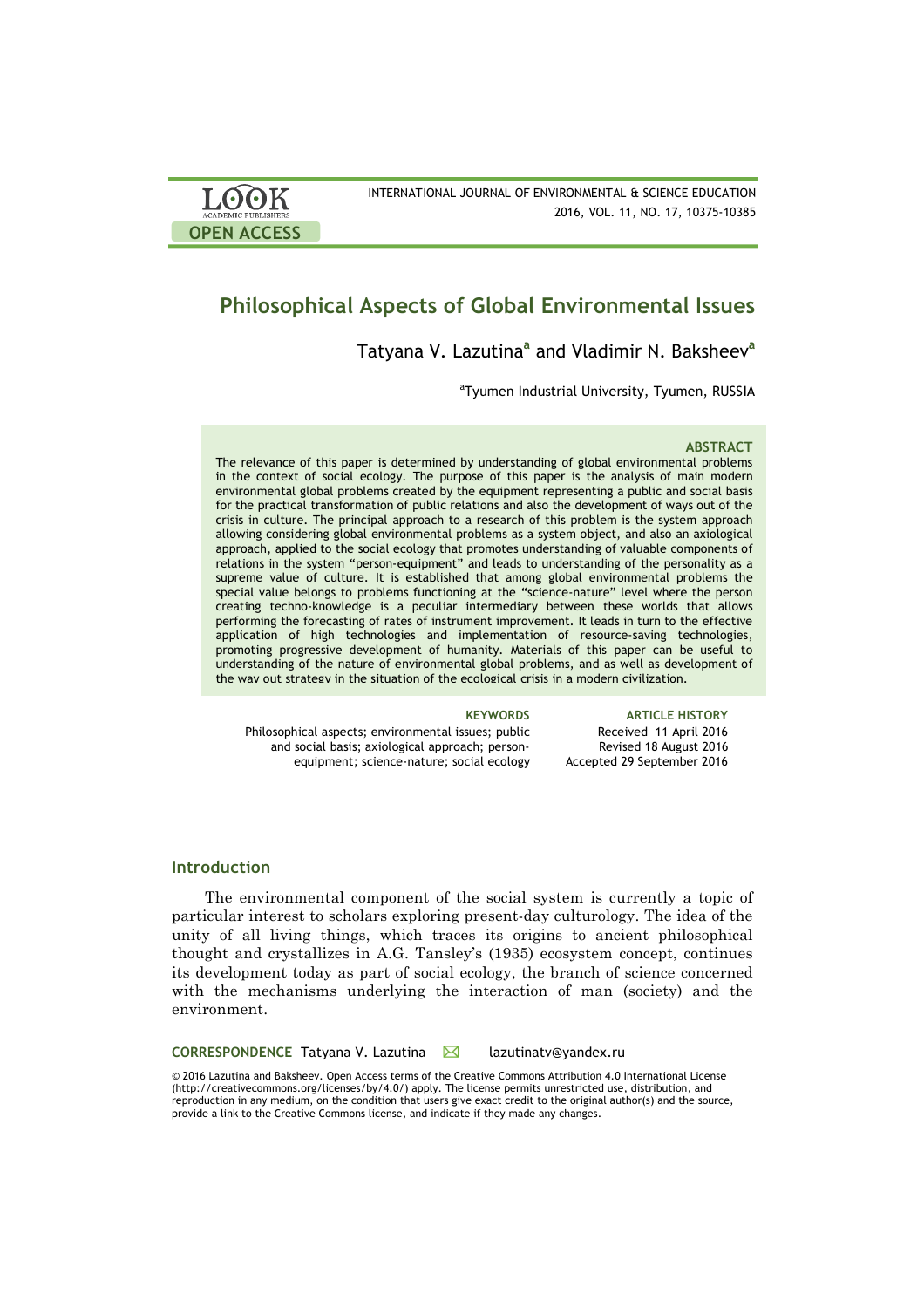Special attention in present-day culturology is devoted to the analysis of the impact of anthropogenic factors on ecology. In this regard, in science, which is the system of society's cognitive activity intended to meet its need for the production of new knowledge about nature, society, and thinking, there currently is growing interest in the socio-humanitarian aspects of ecology, including the study of the nature of the anthroposystem (Gaisina et al., 2015; Golichenkov, Ispolinov & Kadysheva, 2014; Huang, 2011). As a consequence, placed in the foreground in today's research is the issue of seeking out ways to overcome the current environmental crisis (Ivanter & Kurhinen, 2015; Keenan, 2015; Lazutina & Lazutin, 2015; Mel'nikova & Pokazeev, 2014; Moiseenko, 2011), which is due to aggravated discrepancies in interrelationships within the "man–nature" system.

The priority to the ecology of man is the issue of the impact of natural phenomena on man (society), whilst social ecology is focused mainly on the role of social-economic factors. A cognizing subject is viewed in this paper as not just an individual engaged in cognitive activity but also a group of scientists and the scientific community as a whole.

It appears that global environmental issues lend themselves to classification. Let us suppose that by urgency of the need for human intervention environmental issues can be divided into primary and secondary. Accordingly, issues like freshwater resource depletion and the so-called "greenhouse effect", which are among society's major global environmental concerns, should be regarded as primary, since humans fundamentally need water and oxygen to survive.

This work reveals that of special significance among today's global environmental issues are those functioning at the "science–nature" level, with man, who creates techno-knowledge, acting as a sort of mediator between the two worlds.

The paper establishes that the progressive development of human civilization can be ensured through the ability to forecast the pace at which machinery should be perfected, efficiently apply science-driven technology, and implement resource-saving technology.

Special attention in present-day scientific thought is devoted to the analysis of social and ethical issues accompanying the course of scientific-technical progress, which require attention if humans *are* to make further cultural progress.

In this regard, the development of a social-ethical agenda realized within the system of interaction between science and society is entering now into in the foreground of scientific discussions, where special attention is devoted to uncovering the mechanisms underlying the emergence of global environmental issues and working out ways to overcome the current crisis.

From this follows the need to become aware of the specificity of the technical worldview, which is a collection of views, assessments, principles, and notions that determine the most general vision and construal of machinery.

At present, machinery exercises, through material production, decisive influence over society's spiritual development. What is more, the role machinery plays in shaping the political picture of the world is growing incontestably significant.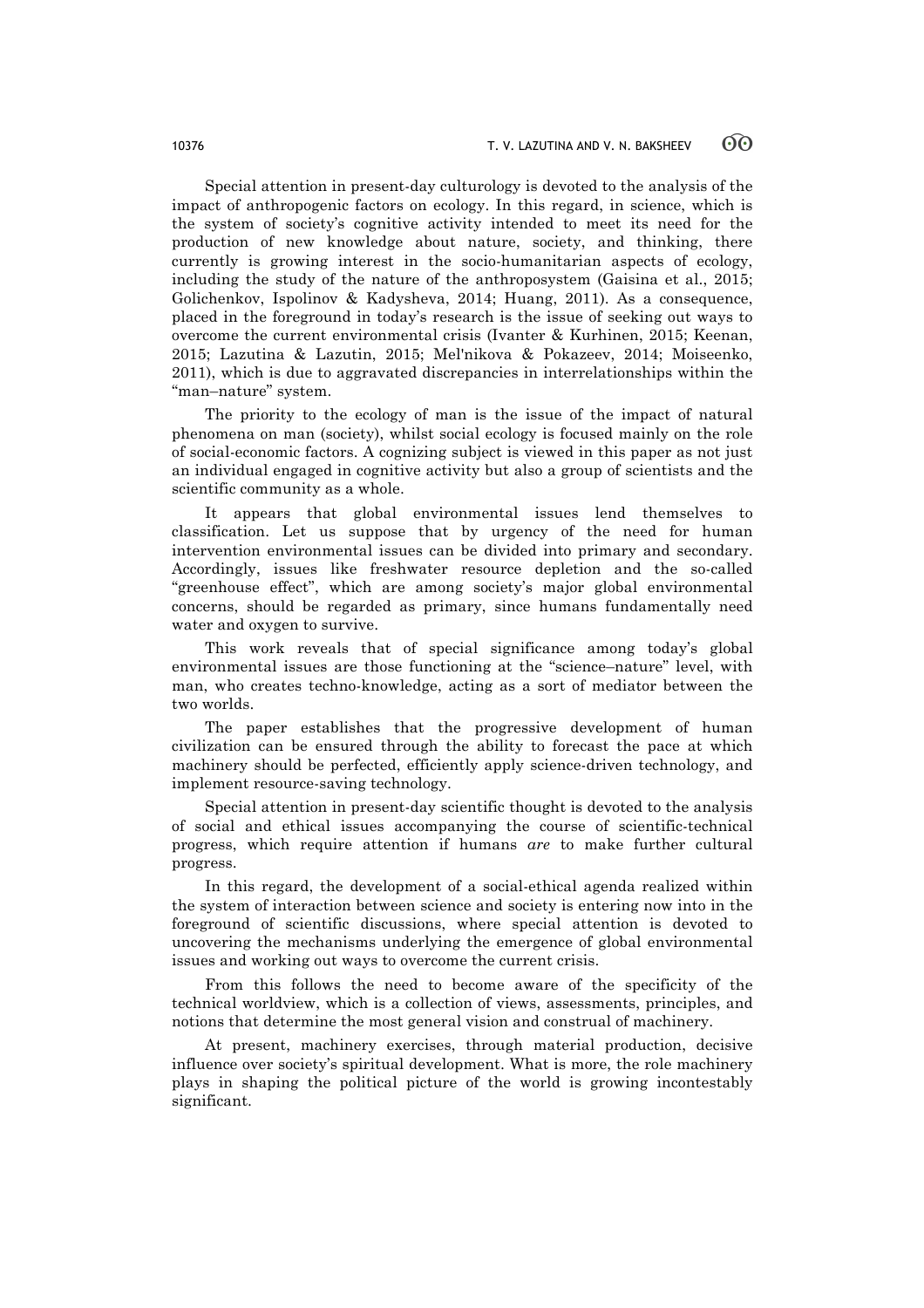It can be admitted that machinery currently determines world policy, since it impacts on society's economic sphere, reforming the world of value orientations and shaping the choice of value orientations dealing with the resolution of the global issues facing mankind. As a consequence of a change in the world's technical picture, the cultural environment has been exposed to radical changes in the area of science, education, and arts. In terms of the significance of machinery in people's everyday life, it is capable now of facilitating the emergence of new forms of art, influencing human culture directly.

Among the most significant issues in the philosophy of science and technology is that of interrelationships within the "machinery–nature" system (Ingarden & McCormick, 1985).

Currently, there are two principal approaches in the philosophical literature to construing the homogeneity of the phenomena of "machinery" and "nature".

The first approach helps view machinery as a means of influencing nature. In other words, machinery is construed as a means of altering man's (society's) natural habitat – it emerges in accordance with the laws of nature and in it these laws are realized.

The second approach construes the natural as an attribute of the material, for which reason everything that is common to machinery and nature is viewed from the standpoint of commonality with respect to other artificial and natural formations as well.

Thus, machinery acts as a specific material means of human activity; it is a collection of artificial systems which are used as means of diverse human activity and in which labor functions and human knowledge are materialized.

Furthermore, machinery is a variety of man's practical treatment of nature, acting as a means of material transformation of nature.

Thus, machinery is the societal-social basis for the practical transformation of the existing relations of society.

#### **Results and Discussion**

The present-day philosophy of science, particularly its branch science ethics, is aimed at not just the analysis of norms of morality, whose ambit covers identifying and reconciling inconsistencies in the operation of the "scientist– society" system, as well as the structure of the scientific community, which is in imminent danger of facing a range of social-ethical issues that are getting aggravated due to the heady development of technology (i.e., a collection of technical devices and systems associated with the various types of the technical activity of man), but also the exploration of the issue of fostering the ecology of consciousness (Bakhtin, 1988; Brudnyy, 1998; Dilthey, 2010; Vygotskiy, 2012; Piaget, 1953).

As disciplinary issues, environmental concerns faced by human civilization can be viewed as a systemic object whose elements are arranged in a tiered fashion and interact with each other as part of the whole.

The complexity of the structure of global environmental issues and the dynamicity of their development suggest the need for these issues to be explored comprehensively by researchers specializing in the various branches of scientific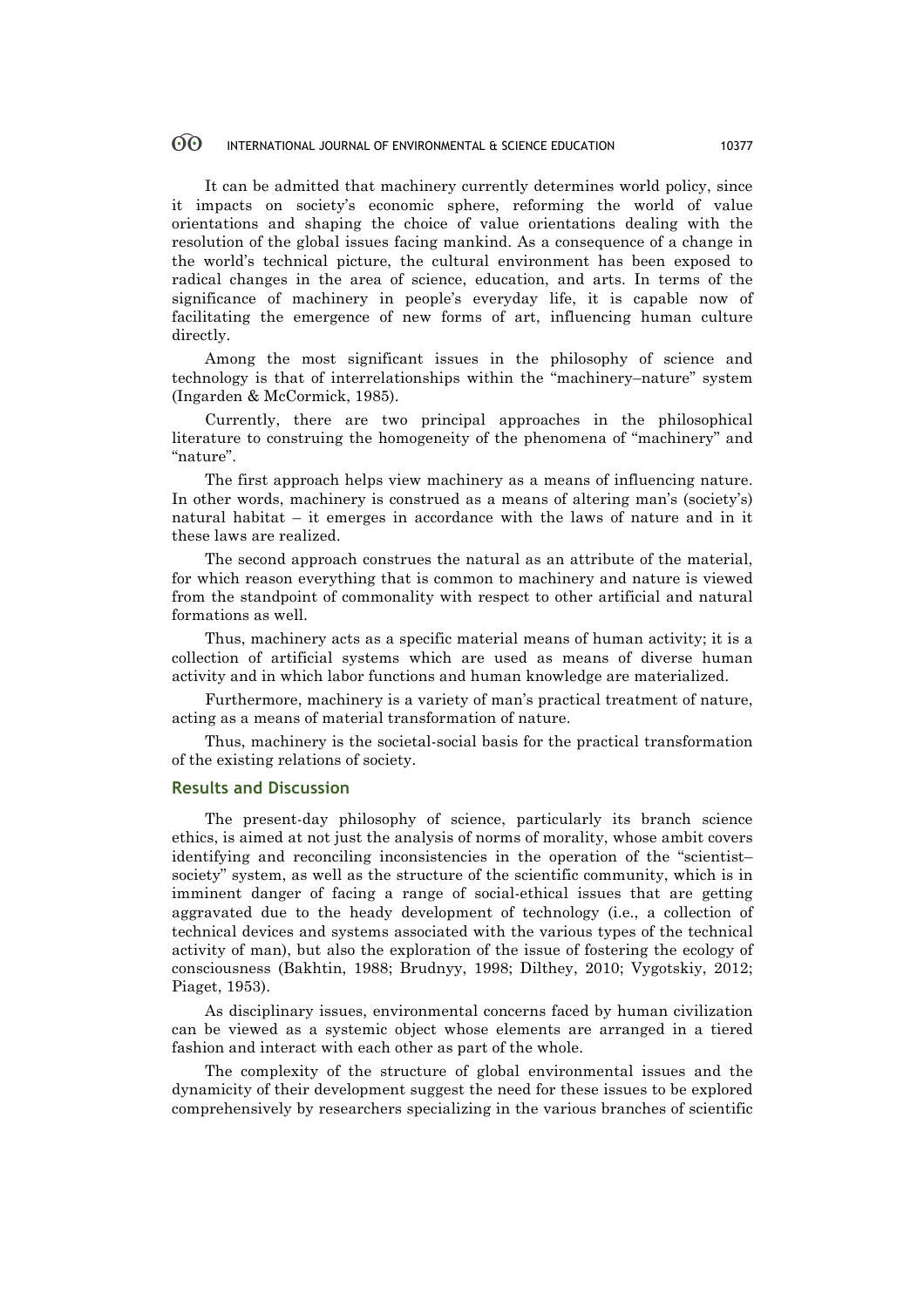knowledge (ecologists, economists, culturologists, philosophers, linguists, etc.). Thus, for instance, eco-linguistics, which is part of the ecology of culture (the branch of science concerned with the practical preservation of culture), explores issues in the ecology of language and that of speech as attributes of culture, facilitating the creation of the so-called "system of linguo-ecological security" of language (Zakirova, 2006).

The ecology of the logosphere is aimed at identifying and preserving the mechanisms underlying cultural memory, which are crucial to the conservation of traditions (Derrida, 1997; Bahtin, 200; Lotman, 2010; Leontyev, 2005).

A special role in fostering a harmonious interrelationship between humans and the environment is played by eco-esthetics, which seeks to ingrain in the public consciousness the principles of harmony, symmetry, and proportionality, a process that involves creating an ideal of beauty and putting it into action in the life of a specific person in images of art. The issue of the esthetic organization of man's habitat appears to be of particular relevance these days, with residents of cities experiencing an acute need to live in unity with nature.

Currently, the domain of architecture is witnessing positive dynamics toward the harmonization of the practical and esthetic principles, as is evidenced by the latest research into the language of design. Thus, for instance, T.V. Lazutina and N.K. Lazutin (Lazutina & Lazutin, 2016, p. 3412) have pointed out that design can be construed as "a special type of activity that is aimed at projecting the esthetic features of industrial products ("styling")" and can also be viewed as "an outcome of activity that involves an indissoluble, mutually conditioned relationship between esthetics and technology, wherein esthetics governs the content of a thing or a process and technology governs their form" (Lazutina & Lazutin, 2016, p. 3412).

Put differently, design is seen as a sort of "universal determinant" underlying the system of spiritual coordinates of city life and helping the subject orient himself within the diverse world of esthetic values. It is a sign system that facilitates fostering in man a comprehensive understanding of reality and of esthetic values operating in him via the instrumentality of specific means of artistic expression (representation).

Via a specific language construed as a special form of symbol creation, i.e. the process of imparting symbolic meaning to esthetic phenomena governed by a cultural-historical context that conveys a world of values, featured at the level of design activity (Lazutina & Lazutin, 2016, p. 3412), design, according to the logic of the present-day philosophy of art, constructs the space wherein man resides.

Present-day design appears to accord with the principles of the ecology of the environment surrounding man (society). Furthermore, we are witnessing greater attention today in the area of the theory of modern urban landscape design toward issues related to materializing environmental values in the urban environment (Aplin, 2007).

Thus, it can be concluded that drawing the attention of the scientific community toward the importance of upholding an eco-friendly consciousness globally has to do with the need to resolve the current conflict between man and the environment, caused by the ever-increasing impact of the anthropogenic factor on ecology.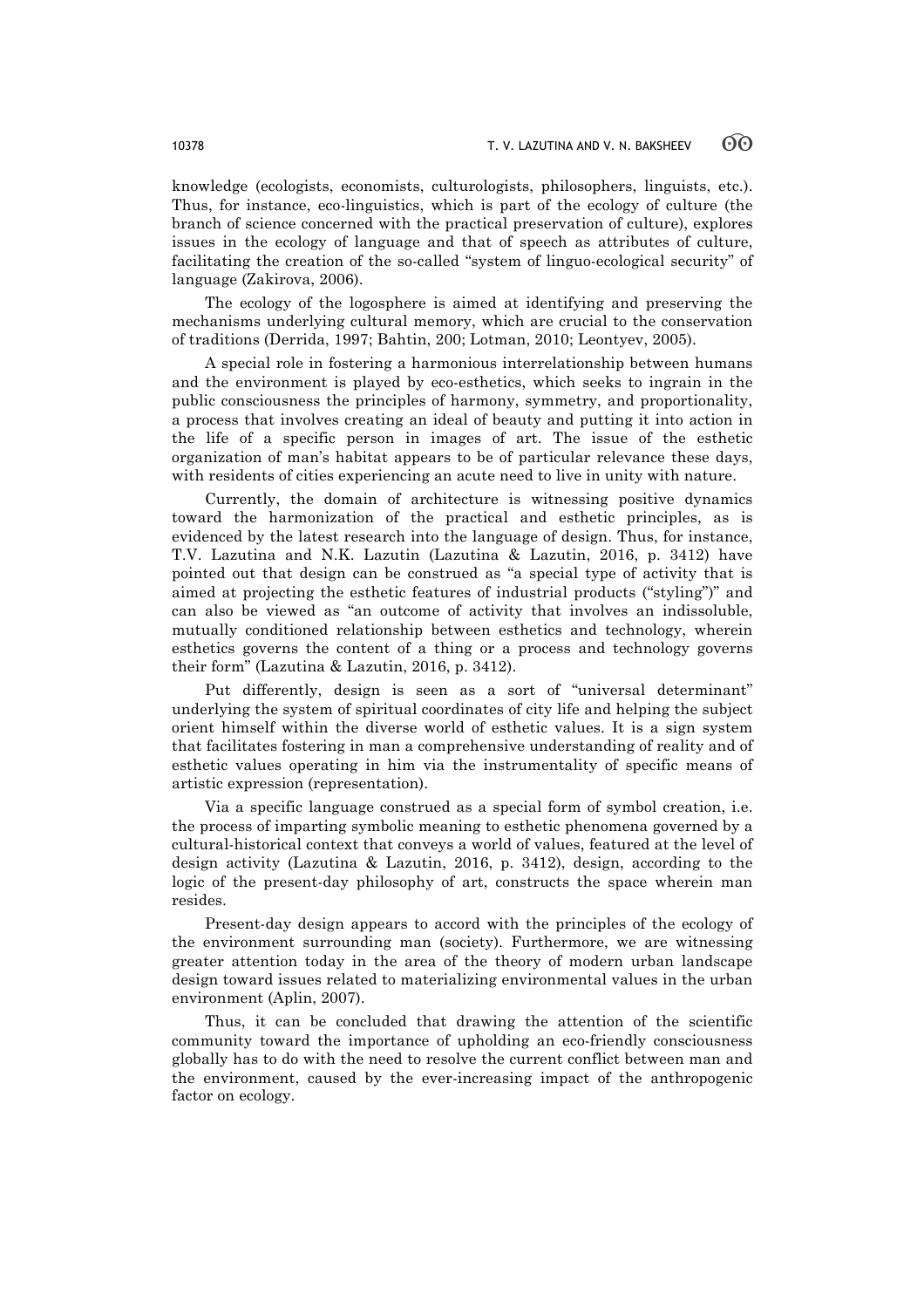Human civilization, which is construed in this paper as the social organization of society, is characterized by the universal link between individuals and social communities interacting with a view to producing social wealth – and is, in turn, exposed to impact from nature.

## *Through the use of machinery and technology, present-day mankind wields decisive influence over the world of natural objects*

The dialectics of the interaction between them are reflected in the emergence of global issues, which triggers the need to analyze and resolve the existing global crises caused by the anthropogenic factor.

The issue of locating the causes of global issues is one of interest in a national philosophy of ecology (Karsavin, 2010; Ozerskii & Shchekanov, 2011; Zolotareva & Podgaevskaya, 2012; Leontyev, 2007), as it helps uncover the nature of global issues and the mechanisms underlying the increased risk of a major environmental catastrophe.

Among the factors behind the emergence of global environmental issues, of the greatest significance are natural and anthropogenic dangers and risks alike.

The crucial factors in determining the global environmental issues include:

1) the worsening of the state of the ecosphere, caused in a natural way (e.g., forest fires, volcanic eruptions, and wind erosion);

2) the growing role of the anthropogenic factor (e.g., deforestation, ozone layer depletion, littering the environment, especially near cities).

What is more, the current degradation of the ecosphere has been aggravated by an increase in man's, or society's, consumption of natural resources, which becomes possible as a consequence of the introduction of new technology and expansion of existing production capacities.

This process leads to the various deformations of natural ecosystems (e.g., pollution of the world's waters, ozone layer thinning, etc.). What is more, each environmental problem that arises gives rise to another one, which, in the end, affects the entire ecosystem as a whole. As an example, the destruction of woodlands may lead to declines in flora and fauna levels in the system of life on the planet.

Furthermore, human civilization is faced with the process of degradation of man's (society's) value world, which leads to the emergence of the so-called "atësphere" (the sphere of delusion and folly), which is the dialectical opposite of the "noösphere" (the sphere of mind or intellect).

The value world of present-day society needs reforming toward the augmented role of universal (panhuman) values. Universal values are construed as those formed around universally significant, generic, benchmarks, like the truth, the good, and faith.

This kind of "humanization" will help preserve the world of culture, which serves as a sort of "shield" protecting humans from the impending danger of degeneration threatening them.

Thus, world culturology is witnessing a rise in the relevance of the issue of fostering so-called "planetary ethics", as a fundamental component in the system of solutions to global problems. The practice of humanizing all spheres of life in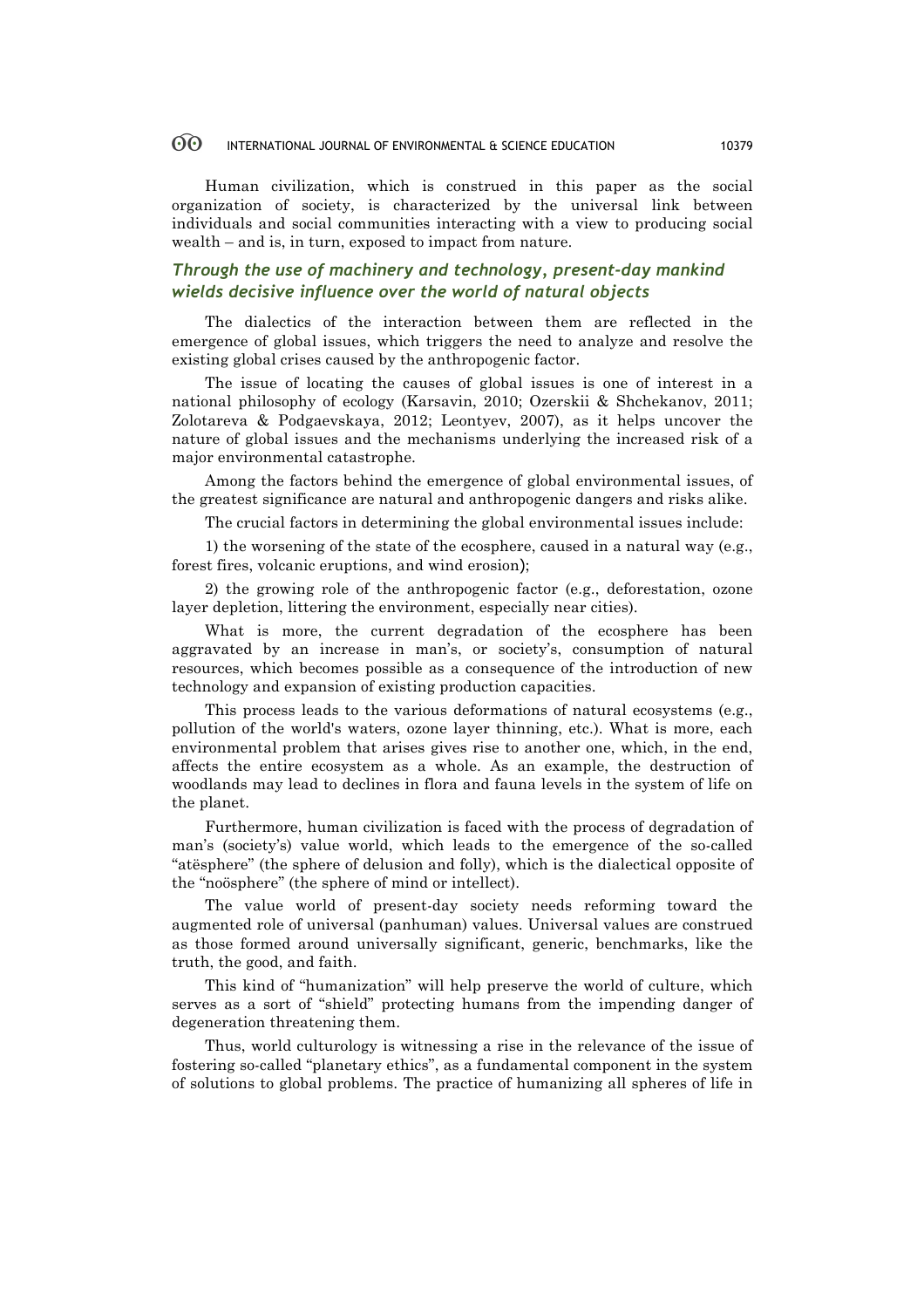society will help avoid the aggravation of the existing global environmental issues and help prevent the emergence of new ones.

Before one sets about working out a strategy for the conduct of activities aimed at improving the existing environmental situation, one needs to get a proper idea of the essence of these environmental issues. This may require classifying them.

### *Global environmental issues lend themselves to classification*

At present, philosophy employs the following classification of global issues:

issues related to interrelationships within the "man–man" system – socalled "inter-social" issues.

Examples of these include the issue of preventing military conflicts and that of establishing a fair international economic order; issues arising in connection with interaction within the "society–nature" system. These imply acknowledging the environment's limited capacity to withstand anthropogenic impact.

Here we can think of the issue of mankind being supplied with fuel, energy, and clean air; issues related to the "man–society" system. These are mainly characterized by having to do with a particular individual and depend on society's ability to provide real opportunities for personal development.

Philosophy's t traditional roster of global environmental concerns has included the following issues:

1) development of the greenhouse effect, which entails negative effects in the form of increases in the Earth's average temperature;

2) pollution of the world's waters;

3) ozone depletion;

4) soil erosion;

5) declines in biological diversity, i.e. the gradual impoverishment of the world's flora and fauna;

6) depletion of freshwater resources;

7) declines in natural resources;

8) technogenic disasters;

9) acid rain, etc.

Despite the differences between them, most of the global environmental issues share a number of common characteristics. Firstly, being of a planetary nature most of them cut across the life interests of all humanity.

Secondly, resolving most of the global environmental issues requires the concerted effort of all nations.

Thirdly, most of these issues are placing human civilization under the threat of demise (or regression).

Thus, the global environmental issues require immediate measures be taken to resolve them, which, first, signals the need to reflect on the specificity of relationships within the "man–machinery–nature" system, and, second, provides a rationale for a consolidated effort on the part of science and morality in resolving technical objectives.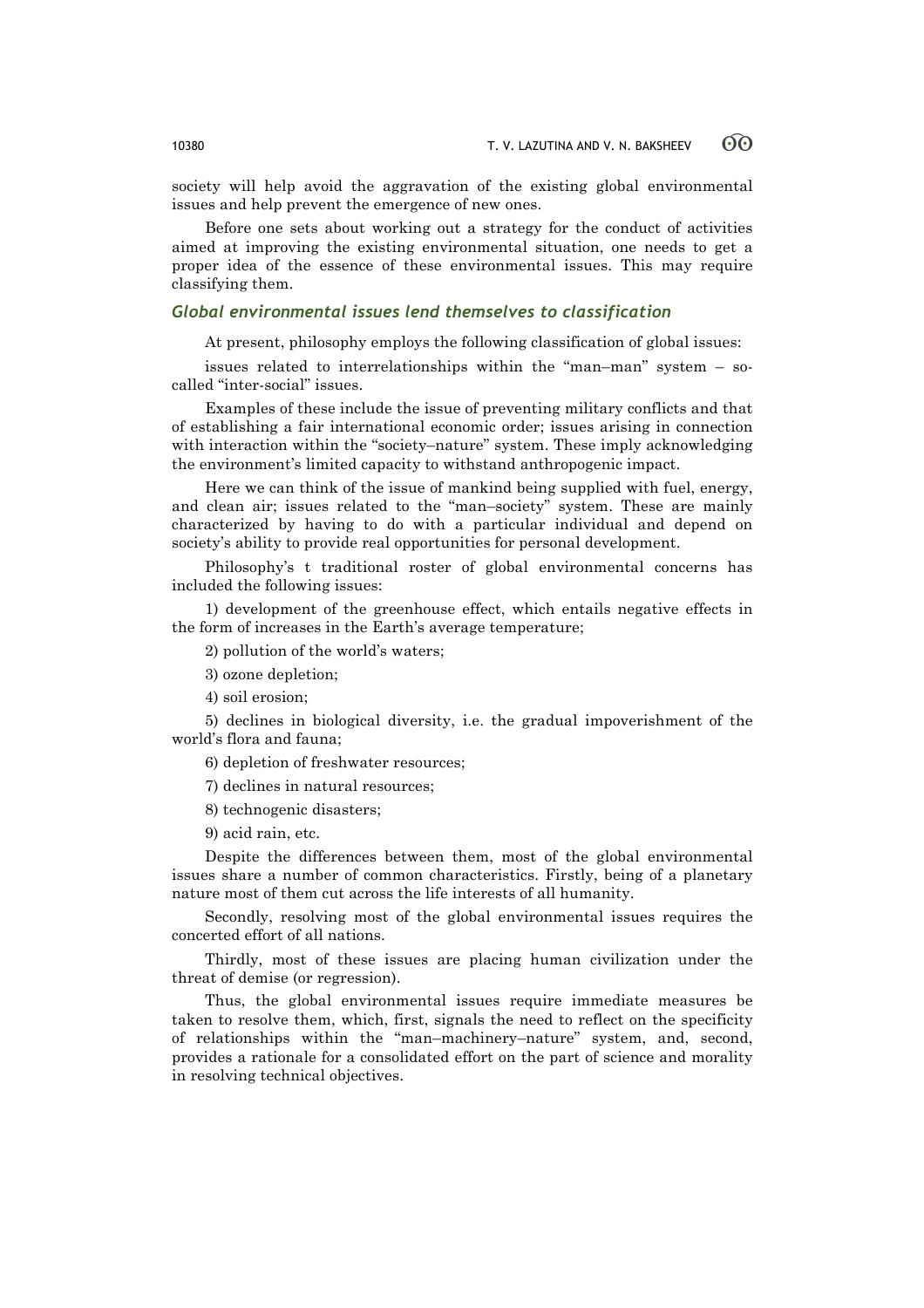In other words, the global environmental issues can be resolved through the development of the technical and moral components of the strategy for the development of society.

If the first need can be met through the implementation of the latest technology, like waste-free production, the use of alternative sources of energy (e.g., sun, water, wind, etc.) and creation of resource-saving technology, resolving the second one is possible only through transforming the existing system of values.

Although science has, for the most part, been variously referred to as a pool of knowledge, a type of activity, a form of public consciousness, a social institution, and a system of academic preparation of human resources, it has turned into and acts today as an actual productive force that influences society and the life activity of any specific individual.

The study of science, as a complex phenomenon in culture, is in the focus of interest of the various disciplines. Thus, for instance, philosophical gnoseology explores the operation and organization of scientific cognition.

The use of the methodology of gnoseology can provide an insight into the specificity of knowledge and the mechanisms underlying the formation of scientific knowledge, as well as the criteria for it.

The central issue in the sociology of science is viewing science as a special social institution whose activity is aimed at obtaining scientific knowledge.

The psychology of science is attracted to exploring issues arising in the course of scientific cognition, while the history of science demonstrates an interest in identifying and describing the socio-cultural context of situations under which it is possible for scientific discoveries and technical inventions to emerge in a particular historical period of time.

Today, the philosophy of science explores scientific knowledge and the way it is produced; it studies the principles of organization and operation of scientific knowledge.

The present-day philosophy of science has produced two principal viewpoints as to the mutual influence of science and technical progress on morality:

1) science is responsible for the use of technical achievements for good, peaceful purposes for the benefit of humanity;

2) science, as the primary driver of social progress, helps free man (society) from delusions.

Thus, according to the logic of present-day researchers, the relationship that science and morality are in is one of mutual complementation. In other words, science produces knowledge, while morality is oriented toward the cultivation of the value of good.

Of special significance in resolving global environmental issues is the scientist's awareness of the responsibility for the results of his activity he has to the scientific community and society as a whole. The so-called "social responsibility of a scientist" is construed in this paper as the obligation to follow humanistic values, one of each individual scientist and the scientific community, as a whole, to society.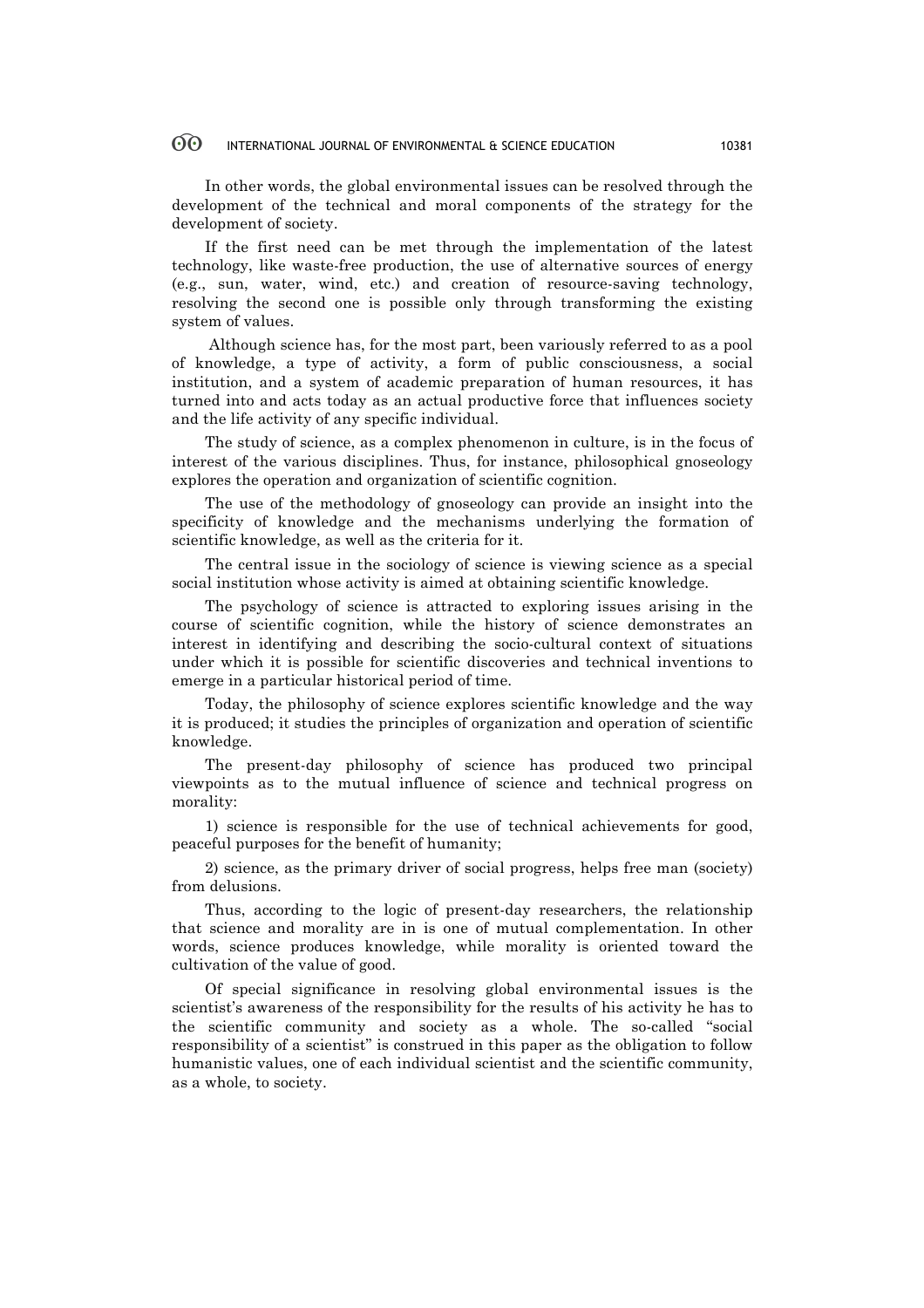The professional responsibility of a scientist is predicated on a particular value system.

Presently, among the value orientations formed in the scientific consciousness the way is led by the inherent value of truth and the value of novelty, which finds its concrete expression in the formation of the ideals and standards of present-day scientific cognition. These values constitute the specificity of the organization and operation of scientific knowledge.

Furthermore, the scientific environment has witnessed an increasing focus on constant growth in the body of knowledge, which is associated with the acknowledgement of the objective nature of scientific knowledge and expresses the values of universalism and collectivism, reflecting, in turn, the ideals of scientific creative work. Thus, the concept of the cumulative development path of scientific knowledge has retained its relevance.

Tackling issues of this kind has translated into a growing interest within present-day science in the recent trend in society toward the reappraisal of spiritual values, which, in turn, has led to a steady interest among science methodologists in the development of the "ethical neutrality of science" principle.

For the sake of fairness, it is worth noting that the essence of this kind of modernized ethical neutrality expresses the idea that science by itself is neither good nor evil. In other words, it is the actual technical, technological, and social application of scientific products that is evil or good.

Consequently, it can be affirmed, first, that science plays a key role in the development of present-day technogenic civilization and, second, that, despite science's current status as the "driver of progress", it can also be implicated as among the key drivers of the global crises faced by human civilization.

Thus, in the context of dialectics science can be viewed as an inconsistent phenomenon.

### **Conclusions**

Today, science is viewed as a dominant social value. What is more, science is central to man's life activity, as it governs changes that occur at all levels of the social system.

Present-day culturology is characterized by a dual attitude toward the determination of the role of science and machinery in the history of our civilization. On the one hand, science and machinery help attain a whole new quality of life for man (society). Yet, on the other hand, they can also cause human civilization serious problems. This is how we get global problems, a complex of stark social-natural contradictions cutting across the entire world as a whole, and specific regions and countries in particular, as well as the lives of specific humans interacting in numerous ways with the natural world and the sphere of culture.

Today, human civilization, which exercises decisive influence over the world of natural objects through the constant enhancement of its machinery and technology, finds itself in a situation where it needs to analyze and resolve the existing global crises caused by the anthropogenic factor.

Man, as a biosocial creature, is characterized by being a part of nature, i.e. a living entity among other living entities. What is more, according to the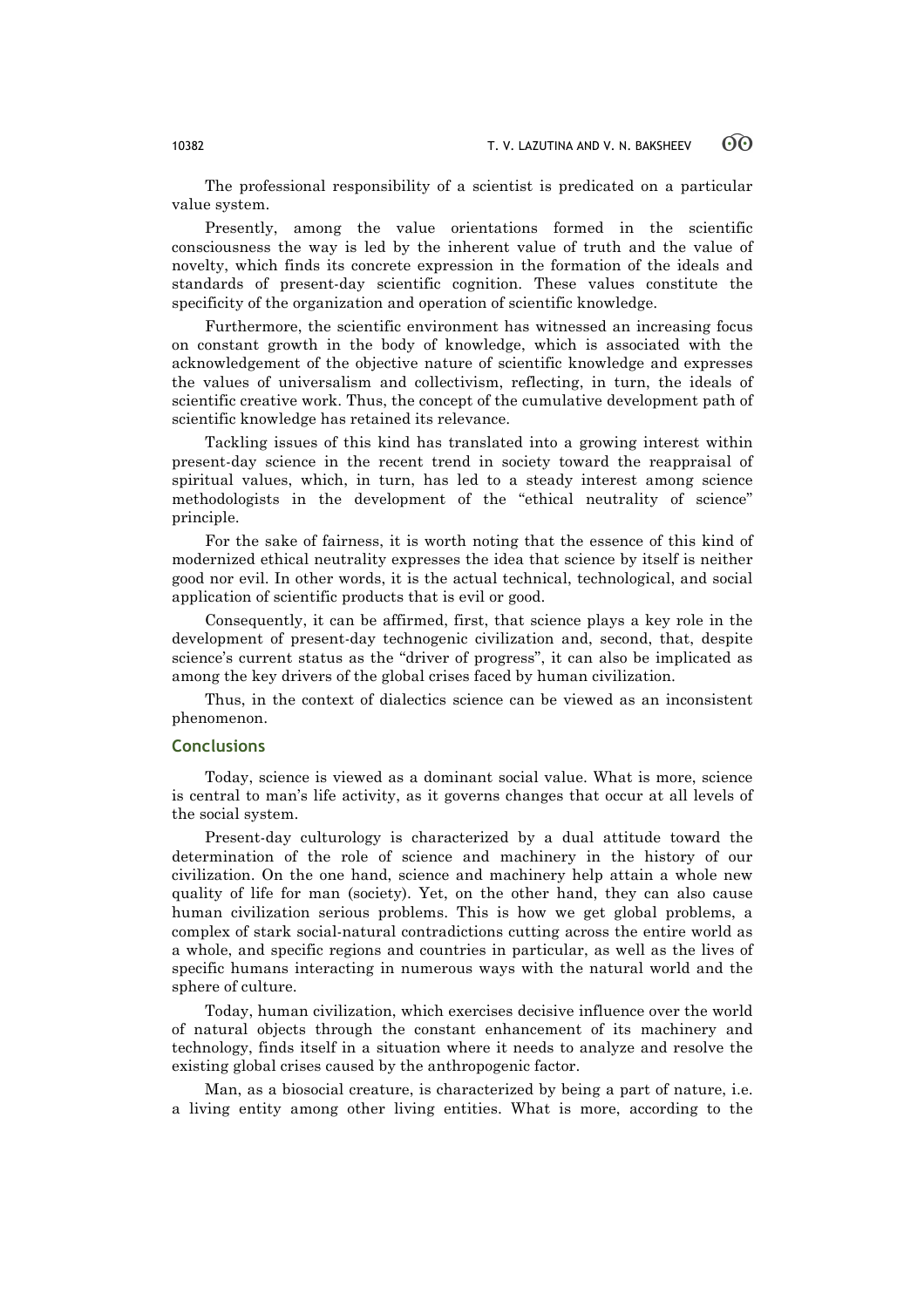philosophy of anthropology, man is linked with the world of nature, i.e. his habitat (nature being construed in this paper as a collection of natural conditions for the existence of man (society), which predate and exist independent of him, a self-regulating system), not just genetically but functionally as well, since he makes use of natural objects by means of technical devices. So it appears that machinery actually stimulates the emergence of the world of culture.

Man's relationship with nature is dialectically inconsistent. Man is not just a social creature but a natural one as well. He is organically linked with the world of nature and cannot exist without it. Yet, at the same time, man can also withstand nature, putting to his use its forces and substances, transforming them, and adapting them to his needs.

Consequently, there ensues a disharmony between man and nature, which worsens due to the use of a wide range of technical devices, leading to the disruption of natural processes in the world.

An analysis of today's global issues has revealed the defining role of environmental concerns. In addition, it has been established that among the global environmental issues of special significance are those functioning at the "science–nature" level, where man, who creates the sphere of techno-knowledge, is a regulator of relations between the two systems.

It has been shown that machinery, as a socio-cultural phenomenon, has special value for culture, and its role can be viewed as positive or negative depending on the way it is used by man (society).

It has been established that the contradiction between nature and society is resolved in the course of the technical-production activity of humans.

This study has established that the progressive development of human civilization can be ensured through the ability to forecast the pace at which to perfect machinery, efficiently apply science-driven technology, and implement resource-saving technology.

Social ecology helps uncover the mechanisms underlying human (societal) impact on natural ecosystems, which furthers the understanding of interaction within the "man-nature" system. From this follows the objective in science (social ecology, in particular) to work out a system of methods that would be efficient in ensuring the harmonious operation of the global ecosystem.

In this regard, the development of methods for resolving global environmental issues is the obligation of the scientific community as a whole and of any individual researcher in particular. In the end, a scientist should develop a sense of personal responsibility for the effects of theoretical research he conducts.

Thus, there is a need to resolve, without delay, the environmental and cultural crises of the modern world, mutually governing each other, which requires the scientific community take all appropriate measures to that end.

From this follows the objective to raise a generation who are capable of ensuring the proper intellectual and technological development of human civilization going forward.

### **Disclosure statement**

No potential conflict of interest was reported by the authors.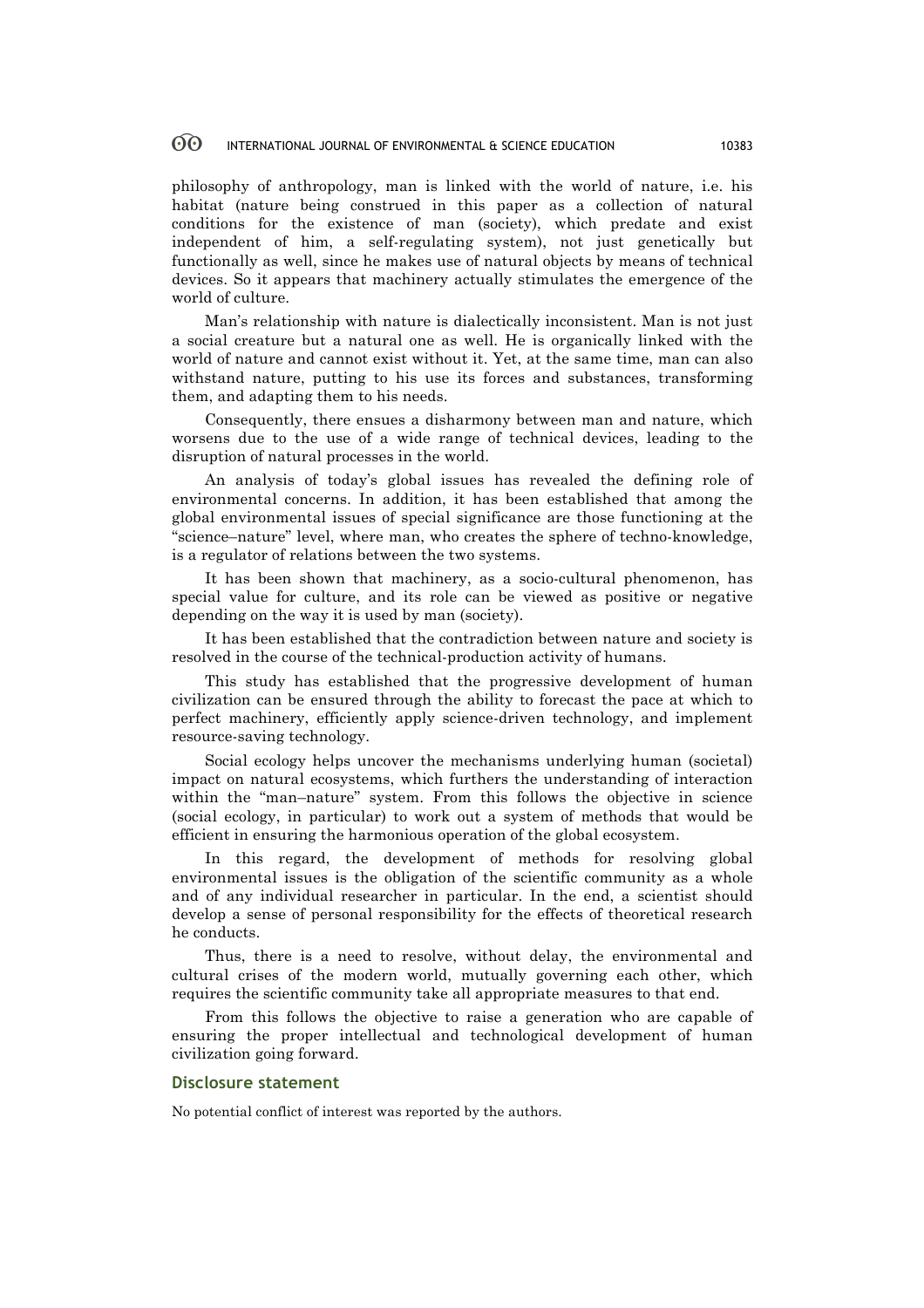### **Notes on contributors**

**Tatyana V. Lazutina -** Doctor of Philosophy, professor of Tyumen Industrial University, Tyumen, Russia.

**Vladimir N. Baksheev -** Doctor of Engineering, professor of Tyumen Industrial University, Tyumen, Russia.

#### **References**

- Aplin, G. (2007). World Heritage cultural landscapes. *International Journal of Heritage Studies, 13(6),* 427–446.
- Bahtin, M.M. (2000) *Avtor i geroj. K filosofskim osnovam gumanitarnyh nauk*. StPetersburg, Azbuka, 362 p.

Bakhtin, M.M. (1988). *Estetika slovesnogo tvorchestva.* Moskow: Iskusstvo, 462 p.

Brudnyy, A.A. (1998). *Psikhologicheskaya germenevtika.* Moscow*:* Znaniye, 305 p.

Derrida, J. (1967). *Of Grammatology.* Paris: Edition de Minuit, 315 p.

- Dilthey, W. (2010). *Hermeneutics and the Study of History.* Princeton: Princeton University Press, 290 p.
- Gaisina, L.M., Mikhaylovskaya, I.M., Khairullina, N.G., Ustinova, O.V. & Shakirova, E.V. (2015). The role of the media in the spiritual and moral evolution of society. *Mediterranean Journal of Social Sciences, 6(5),* 93–101.
- Golichenkov, A.K., Ispolinov, A.S. & Kadysheva, O.V. (2014). The WTO, ecology, and Russia: The time to make decisions. *Russian Journal of Ecology, 45(5),* 333–337.
- Huang, J. (2011). Swiss architecture education essays: Swiss Federal Institute of Technology of Lausanne (EPFL). *Architecture and Urbanism, 484(1),* 152–153.
- Ingarden, R. & McCormick, P.J. (1985). *Selected works in the aesthetics.* Munich: Philosophia Verlag, 362 p.
- Ivanter, E.V. & Kurhinen, J.P. (2015). Effect of anthropogenic transformation of forest landscapes on populations of small insectivores in eastern Fennoscandia. *Russian Journal of Ecology, 46(3),* 252–259.

Karsavin, L.P. (1991). Gosudarstvo i krizis demokratii. *Novyy mir, 1,* 189-199.

- Keenan, R.J. (2015). Climate change impacts and adaptation in forest management: A review. *Annals of Forest Science, 72(2),* 145–167.
- Lazutina, T.V. & Lazutin, N.K. (2015). The Language of Music as a Specific Semiotic Structure. Canada. *Asian Social Science, 11(7),* 201-207.
- Lazutina, T.V., & Lazutin, N.K. (2016). The polyfunctionality of design language in the education system of the design-student. *International Journal of Environmental & Science Education, 11(10),* 3412–3422.
- Leontyev, A.N. (2005). *Deyatelnost. Soznaniye. Lichnost.* Moskva: Smysl, 264 p.
- Leontyev, D.A. (2007). *Psikhologiya smysla: priroda. stroyeniye i dinamika smyslovoy realnosti.* Moscow: Smysl, 363 p.
- Lotman, Yu.M. (2010). *Semiosfera*. Sankt-Peterburg: Iskusstvo-SPb, 456 p.
- Mel'nikova, O.N., & Pokazeev, K.V. (2014). Viscous drift current on the slopes of wind waves at the onset of acceleration. *Bulletin of the Russian Academy of Sciences: Physics, 78(12),* 1290–1294.
- Moiseenko, T.I. (2011). Stability of aquatic ecosystems and their variation under conditions of toxic pollution. *Russian Journal of Ecology, 42(6),* 485–492.
- Ozerskii, P.V. & Shchekanov, E.V. (2011). On generators of wing beating rate during flight and sound production in some insect species. *Journal of Evolutionary Biochemistry and Physiology, 47(3),* 299–301.
- Piaget, J. (1953). *The Origins of Intelligence in Children.* London: Routledge and Kegan Paul, 363 p.
- Tansley, A. (1935). *Correct and misuse of botanical terms*. London: Routledge and Kegan Paul, 327 p. Vygotskiy, L.S. (2012). *Myshleniye i rech.* Moscow: Labirint, 277 p.
- Zakirova, A.F. (2006). *Pedagogicheskaya germenevtika*. Moscow: Izdatelskiy dom Shalvy Amonashvil*,*  373 p.